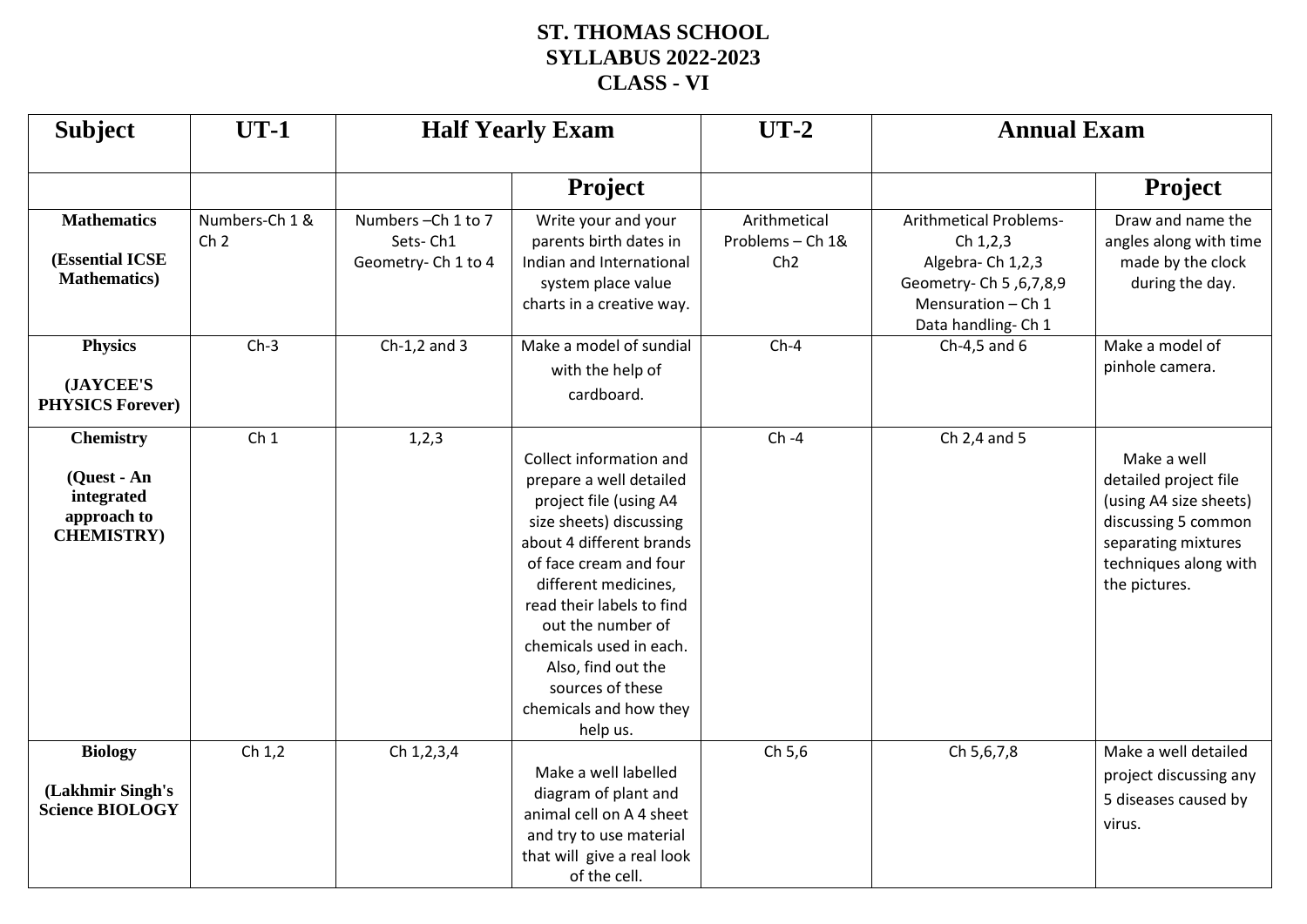| <b>English Literature</b>     | Ch $1,2$ | Ch 1, 2, 3, 4, 5, 6                            | "Home is the happiest  | Ch 7,8      | Ch 7,8,9,10,11,12                              | Choose a poem of        |
|-------------------------------|----------|------------------------------------------------|------------------------|-------------|------------------------------------------------|-------------------------|
| (Gulmohar)                    |          | Poems-1. Dust of                               | place" Justify the     |             | Poems-1. The Banyan tree                       | your choice not in the  |
|                               |          | snow                                           | statement in not more  |             | 2. The wind and the moon                       | text and write the      |
|                               |          | 2. After the storm                             | than 200 words.        |             | 3. Four little foxes                           | summary and central     |
| <b>Four stories from</b>      |          |                                                |                        |             |                                                | idea of the poem.       |
| <b>Shakespeare</b><br>(Novel) |          | Novel-Ch 1 and 2                               |                        |             | Novel-Ch 3 and 4                               |                         |
| Gulmohar<br>workbook          |          | Workbook 1 to 6                                |                        |             | Worksheet- 7 to 12                             |                         |
|                               |          | Note: English                                  |                        |             | Note: English Literature                       |                         |
|                               |          | Literature syllabus                            |                        |             | syllabus includes-                             |                         |
|                               |          | includes-                                      |                        |             | Answer in one word, frame                      |                         |
|                               |          | Answer in one word,                            |                        |             | sentences,                                     |                         |
|                               |          | frame sentences,                               |                        |             | antonyms, synonyms,                            |                         |
|                               |          | antonyms, synonyms,                            |                        |             | true/false, reference to                       |                         |
|                               |          | true/false, reference                          |                        |             | context, complete the                          |                         |
|                               |          | to context, complete                           |                        |             | sentences and book exercises                   |                         |
|                               |          | the sentences and                              |                        |             | from the chapters given in                     |                         |
|                               |          | book exercises from                            |                        |             | the syllabus.                                  |                         |
|                               |          | the chapters given in                          |                        |             |                                                |                         |
|                               |          | the syllabus.                                  |                        |             |                                                |                         |
| <b>English Language</b>       | Ch 1,2,3 | Ch 1, 2, 3, 4, 5, 6, 7, 8, 9, 10               | Write a poem using all | Ch 11.12,13 | Ch                                             | Make a portfolio of all |
| (Grammar with a               |          | Vocabulary-                                    | the parts of speech.   |             | 11, 12, 13, 14, 15, 16, 17, 18, 19, 2          | types of tenses.        |
| smile)                        |          | 1.Collocations                                 |                        |             |                                                |                         |
|                               |          | 2.Idioms                                       |                        |             | Vocabulary- 1. Prefixes and                    |                         |
|                               |          | 3. One word Different                          |                        |             | suffixes                                       |                         |
|                               |          | parts of speech                                |                        |             | 2. Proverbs                                    |                         |
|                               |          | Comprehension-Ch                               |                        |             | 3. Phrasal Verbs                               |                         |
|                               |          | 1, 2, 3                                        |                        |             | Comprehension - Ch 4,5,6                       |                         |
|                               |          |                                                |                        |             |                                                |                         |
|                               |          | Composition-                                   |                        |             | Composition-                                   |                         |
| <b>Super</b>                  |          | 1. Message writing                             |                        |             | 1. Notice writing<br>2.Informal letter writing |                         |
| comprehension                 |          | 2. Formal letter writing<br>3.Dialogue writing |                        |             | 3. Diary writing                               |                         |
|                               |          | 4. Paragraph writing                           |                        |             | 4. Writing an Email                            |                         |
|                               |          | 5. Essay writing                               |                        |             | 5. Letter of application                       |                         |
|                               |          |                                                |                        |             | 6.Essay writing                                |                         |
|                               |          | Chap 1 to 9                                    |                        |             |                                                |                         |
|                               |          |                                                |                        |             | Chap 10 to 18                                  |                         |
|                               |          |                                                |                        |             |                                                |                         |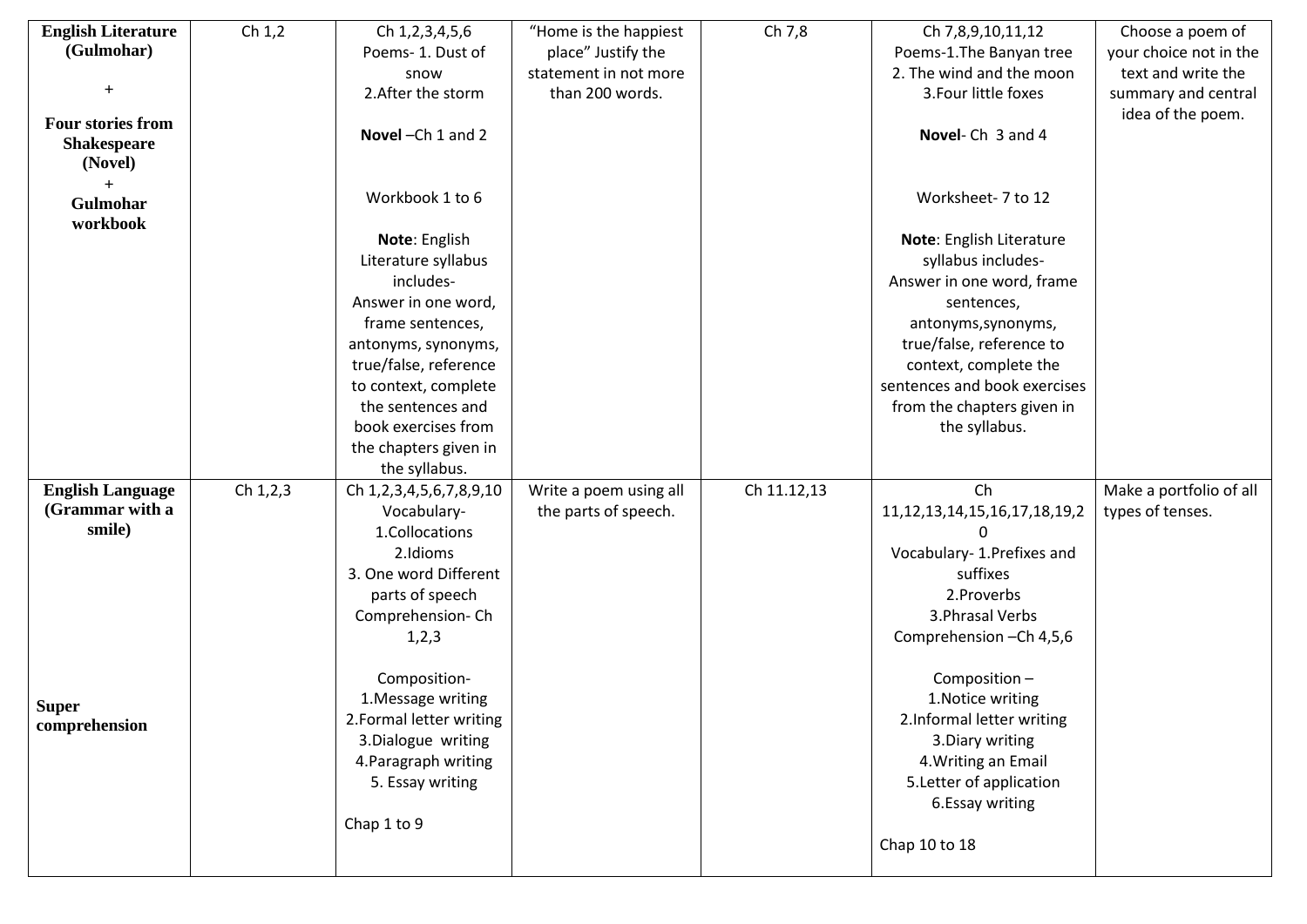| <b>History/Civics</b><br>(Prachi<br><b>Publications</b> ) | History-Ch 1,2<br>Civics-Ch 1                                                                                     | History – Ch $1, 2, 3, 4, 5$<br>Civics-1                                                                                                                                                                                                                                                                 | Write the special<br>features of Indus Valley<br>Civilization and describe<br>them with the help of<br>pictures. | History-Ch 6,7<br>Civics-Ch 2                                                                                                  | History- Ch 6,7,8,9,10<br>Civics-Ch 2                                                                                                                                                                                                                                                                       | 1. Write the difference<br>between early Vedic<br>period and later Vedic<br>period.<br>2. Describe the<br>similarities and<br>differences between<br>Jainism and Buddhism. |
|-----------------------------------------------------------|-------------------------------------------------------------------------------------------------------------------|----------------------------------------------------------------------------------------------------------------------------------------------------------------------------------------------------------------------------------------------------------------------------------------------------------|------------------------------------------------------------------------------------------------------------------|--------------------------------------------------------------------------------------------------------------------------------|-------------------------------------------------------------------------------------------------------------------------------------------------------------------------------------------------------------------------------------------------------------------------------------------------------------|----------------------------------------------------------------------------------------------------------------------------------------------------------------------------|
| Geography<br>(Essential ICSE<br>Geography)                | $Ch-1,2$                                                                                                          | Ch 1,2,3                                                                                                                                                                                                                                                                                                 | Explain the formation of<br>major landforms of the<br>earth.                                                     | Ch 4,5                                                                                                                         | Ch 4,5,6 and 7                                                                                                                                                                                                                                                                                              | Write down the<br>comparative study of<br>North America and<br>South America on the<br>basis of major<br>landforms, agriculture,<br>minerals and<br>industries.            |
| Hindi<br>हिंदी सरिता                                      | Ch. $-1, 2, \square$ 3<br>$Ch-1, 2, 3$                                                                            | $Ch. -1, 2, 3, 4, 5, 6, 7,$<br>8,9<br>Note: Hindi Literature<br>syllabus includes -<br>word meanings, answer<br>in one word, frame<br>sentences, true/false,<br>question/answers,<br>reference to context,<br>complete the sentences<br>and book exercises from<br>the chapters given in the<br>syllabus | 5 समुद्री जीवों के वित्र<br>बनाकर $A$ 4 sheet पर<br>चिपकाइए व उनके नाम<br>लिखिए।                                 | $Ch. -10, 11, 12$                                                                                                              | $Ch. -10, 11, 12, 13, 14, 15,$<br>16, 17, 18<br>Note: Hindi Literature<br>syllabus includes-<br>word meanings, answer in<br>one word, frame sentences,<br>true/false, question/answers,<br>reference to context,<br>complete the sentences and<br>book exercises from the<br>chapters given in the syllabus | भक्तिकाल के कवियों के<br>नाम लिखकर उनके समक्ष<br>उनके चित्र चिपकाइए। A<br>4 sheet पर                                                                                       |
| भाषा प्रीत                                                | Ch-5-विलोम शब्द<br>(all), Ch-6-पर्यायवाची<br>शब्द (all), Ch-7-<br>श्रुतिसमभिन्नार्थक शब्द<br>(all), मुहावरे (all) | Ch-1 to 4 and<br>10<br>to 16<br>Ch-5-विलोम शब्द (all), Ch-<br>6-पर्यायवाची शब्द (all), Ch-<br>7-श्रुतिसमभिन्नार्थक शब्द<br>(all), मुहावरे (all),<br>पत्र लेखन (औपचारिक),<br>अनुच्छेद लेखन (any Topic)<br>अपठित गद्यांश, अपठित<br>पद्यांश                                                                 |                                                                                                                  | Ch-17, 18, 19<br>Ch- 8- एकार्थक एवं<br>अनेकार्थक शब्द (all),<br>Ch-9-अनेक शब्दों के<br>लिए एक शब्द (all),<br>लोकोक्तियाँ (all) | Ch-17 to 26, 28<br>Ch- 8- एकार्थक एवं अनेकार्थक<br>शब्द (all), Ch-9-अनेक शब्दों के<br>लिए एक शब्द (all),<br>लोकोक्तियाँ(all),<br>पत्र लेखन (अनौपचारिक), निबंध<br>लेखन (any Topic), अपठित<br>गद्यांश, अपठित पद्यांश                                                                                          |                                                                                                                                                                            |